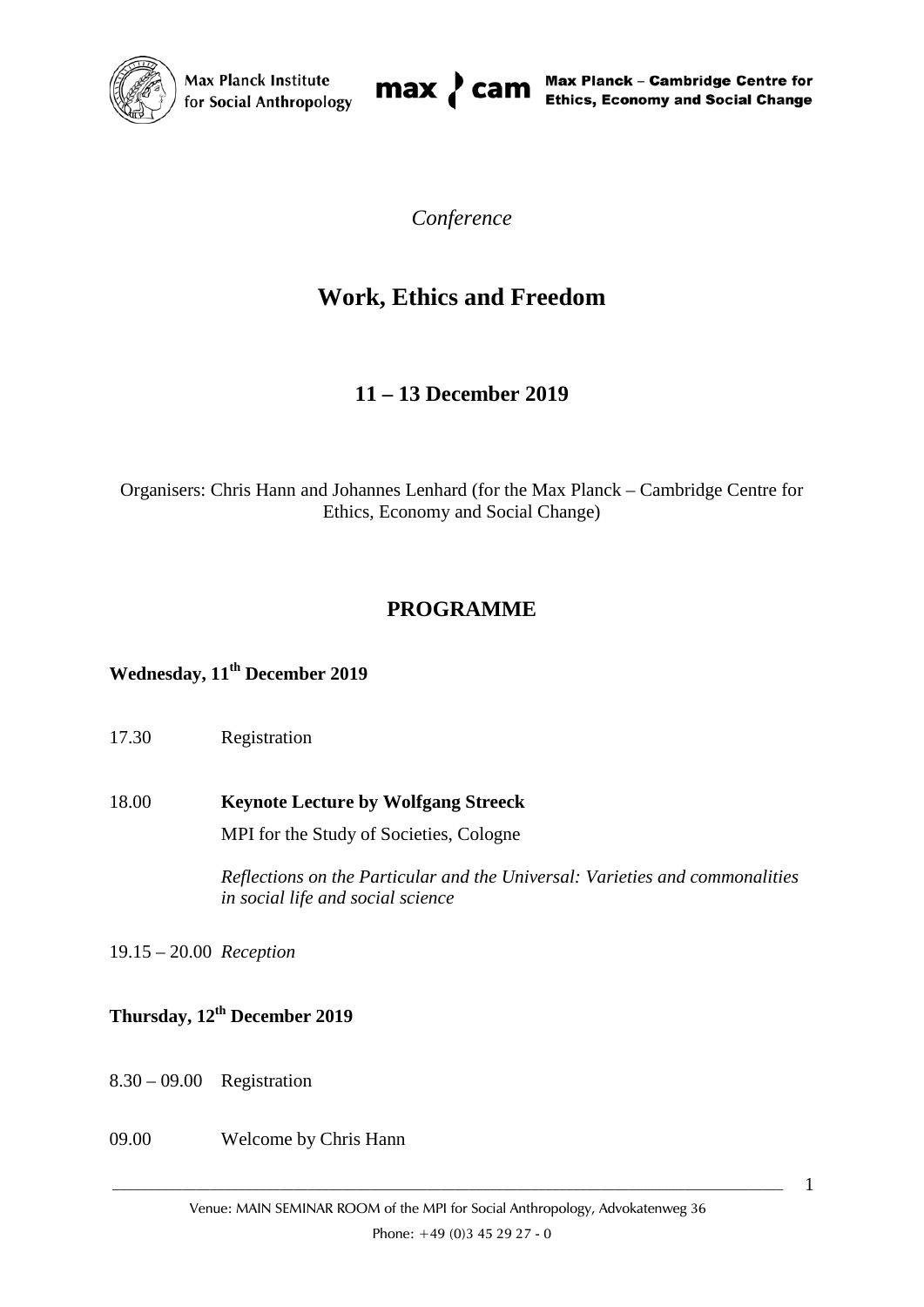

#### 09.15 – 11.30 **Session I**

*Chair: Patrice Ladwig (MPI for the Study of Religious and Ethnic Diversity, Göttingen)*

#### **Susan MacDougall**

University of Cambridge

*Judging Femininity: The ethics of nonworking womanhood*

#### **Patrick McKearney**

University of Cambridge

*Disabling Work: Intellectual impairment and the ethics of caring labour*

#### **Akanksha Awal**

University of Oxford

*Emotional Labour as Workplace Freedom? Ethical judgments from north India*

*Discussant: James Laidlaw (University of Cambridge)*

11.30 – 11.45 *Coffee break*

#### 11.45 – 13.15 **Session II**

*Chair: Scott MacLochlainn (MPI for the Study of Religious and Ethnic Diversity, Göttingen)*

**Gonçalo Santos, Yichen Rao, Jack Linzhou Xing, and Jun Zhang**

CRIA, Lisbon/ Nanjing University; University of Hong Kong

*Work, Ethics, and Freedom in 21st Century China: Emerging visions of worklife balance*

#### **Jiazhi Fengjiang**

London School of Economics and Political Science

*Negotiating Work's Worth: Grassroots philanthropy in China*

*Discussant: Peter van der Veer (MPI for the Study of Religious and Ethnic Diversity, Göttingen)*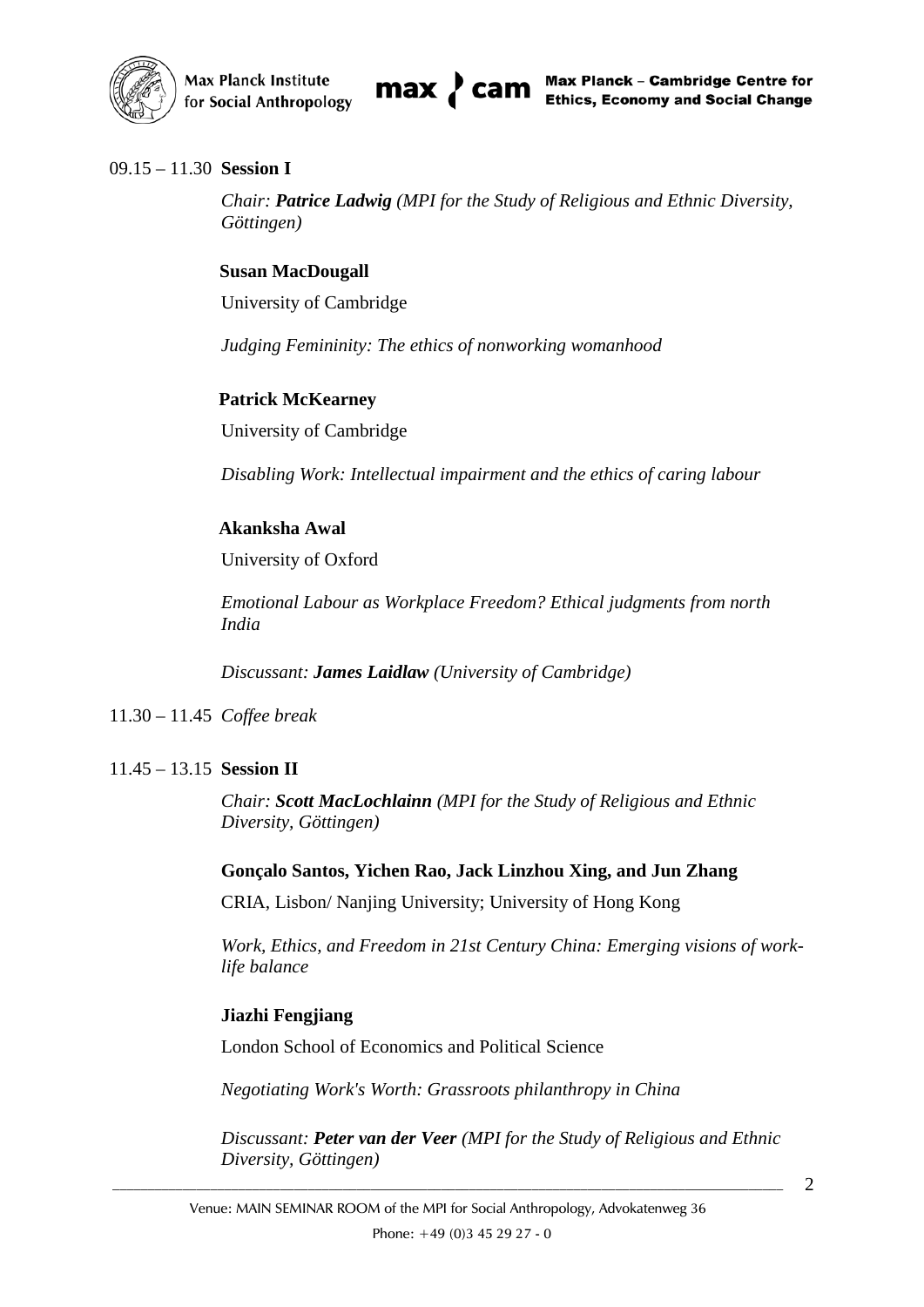



13.15 – 14.15 *Lunch break*

#### 14.15 – 15.45 **Session III**

*Chair: Mark Harvey (University of Essex)*

#### **Olivia Angé**

Université libre de Bruxelles

*Ethics of Work and Freedom in the Salvage Capitalism: Catholic worship and value creation in Jujuy – Argentina*

#### **Samuel Williams**

MPI for Social Anthropology, Halle

*The Brothers Karaman: Work and Freedom in Kurdish Istanbul*

*Discussant: Joel Robbins (University of Cambridge)*

15.45 – 16.00 *Coffee break*

#### 16.00 – 17.30 **Session IV**

*Chair: Miriam Glucksmann (University of Essex)*

#### **Ivan Rajković**

University of Vienna

*From Freedom to Loaf to Freedom to Work: The late socialist countermovement and liberalisation from below*

#### **Sylvia Terpe**

MPI for Social Anthropology, Halle

*Work Ethic, Economic Ethic – or Freedom from Both? The case of small business owners in East Germany*

*Discussant: Jennifer Cash (MPI for Social Anthropology, Halle)*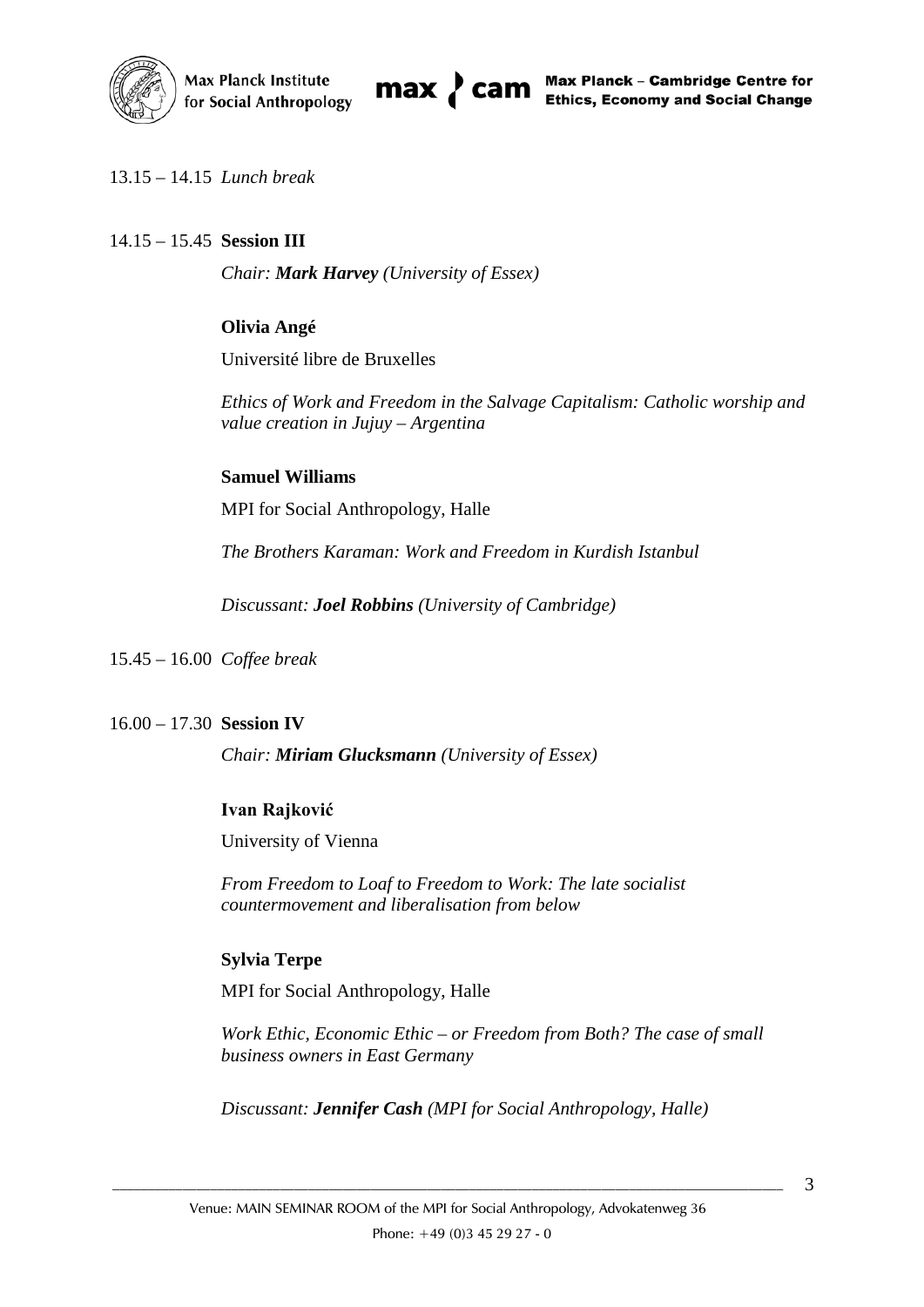

#### 18.30 – 19.30 *Dinner at restaurant 'Hallesches Brauhaus'*

19.30 – 20.30 General discussion

## **Friday, 13th December 2019**

#### 09.15 – 11.30 **Session V**

*Chair: Lale Yalçın-Heckmann (MPI for Social Anthropology, Halle)*

**Johannes Lenhard** University of Cambridge

*Unicorn-Makers Working for Freedom (and Monopolies)*

#### **Ilana Gershon**

Indiana University, Bloomington

*The Boss and the Contract: Pain points in neoliberal workplaces*

#### **Deborah Jones**

MPI for Social Anthropology, Halle

*Ghostwriting as a Spiritual Pursuit*

*Discussant: Katherine Miller (Western Oregon University, Monmouth)*

11.30 – 11.45 *Coffee break*

#### 11.45 – 13.15 **Session VI**

*Chair: Kirsten Endres (MPI for Social Anthropology, Halle)*

#### **Rachel E. Smith**

University of Cambridge

*The Value of Free Work: Work as gift and commodity among Ni-Vanuatu seasonal labour migrants*